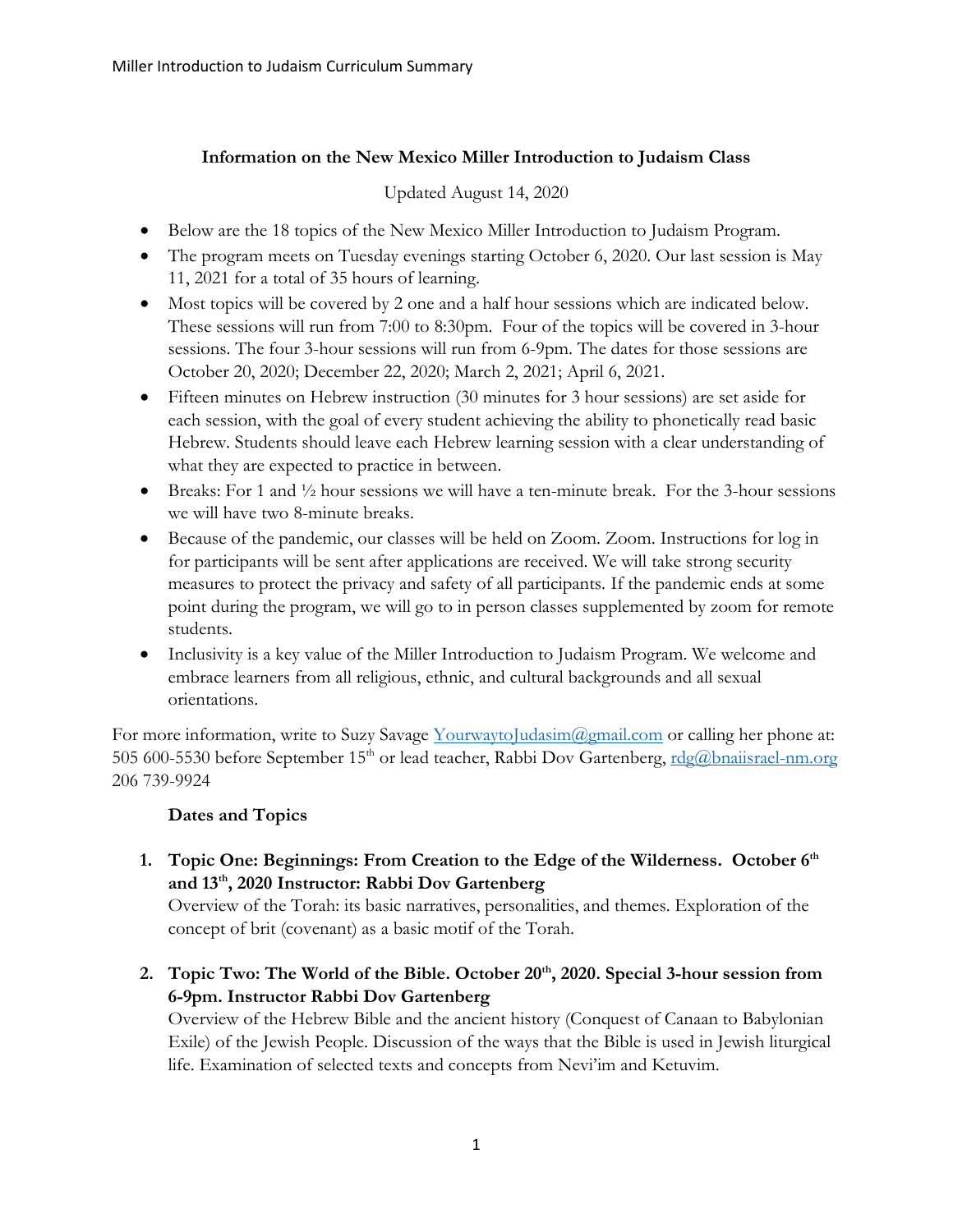## **3. Topic Three: Heart of Many Rooms. October 27th and Nov. 3rd, 2020.**

Understanding Jewish Diversity Understanding the varieties of Jewish-ness — including exploration of geographic, linguistic, ethnic, and religious diversity. Development and ideology of the modern Jewish denominations. Introduction of the concept of mitzvah and halakha as a lens to examine the philosophic underpinnings of Jewish religious diversity.

# **4. Topic Four: Holy Days: The Wheel of the Jewish Year. November 10th and 17th, 2020.**

Overview of the narratives, rituals, and themes of the major Jewish holidays, including: the Shalosh Regalim, the High Holy Days, Hanukkah, Purim, and Tisha b'Av

# **5. Topic Five: Shabbat: Palace in Time. November 24th and December 1st, 2020** Exploration of the practice of Shabbat, from its origins in the Ten Commandments to its contemporary observance. Overview of the principles of shmirat Shabbat, with an emphasis on helping students to determine how to begin incorporating elements of Shabbat observance into their lives. Examination of the meaning and practice of Shabbat rituals in the home.

6. **Topic Six: When Do I Bow? And Other Questions About Jewish Prayer**. **December 8 th and 15th 2020.**

Exploration of the mechanics and meaning behind Jewish prayer. Focus on the general rubrics of the prayer service, keva/kavanna, ritual garb and symbols, and comfort in the synagogue environment. Building familiarity with basic prayers and blessings—including Sh'ma, Amidah, Kaddish, and the basic blessing formula.

# **7. Topic Seven: Passover: The Jewish Master Story. December 22nd. , 2020. Special 3 hour session 6-9pm**

Study of the Passover narrative, emphasizing its importance to shaping Jewish identity and values.

- **8. Topic Eight: God: Encountering the Holy. January 5th and 12th, 2021.**Jewish approaches to theology, with emphasis on the concept of "wrestling with God" and a variety of ways of understanding God. Exploration of selected Jewish texts about God from the Bible, rabbinic literature, and the prayer book. Opportunity for developing and articulating a personal theology.
- **9. Topic Nine: Talmud: Argument for the Sake of Heaven. January 19th and 26th, 2021**  Overview the development of Rabbinic Judaism and the ways in which it is distinct from earlier Biblical practice. Historical context of the late-Second Temple Period and the existential challenge posed by the destruction of the Temple. Examination of illustrative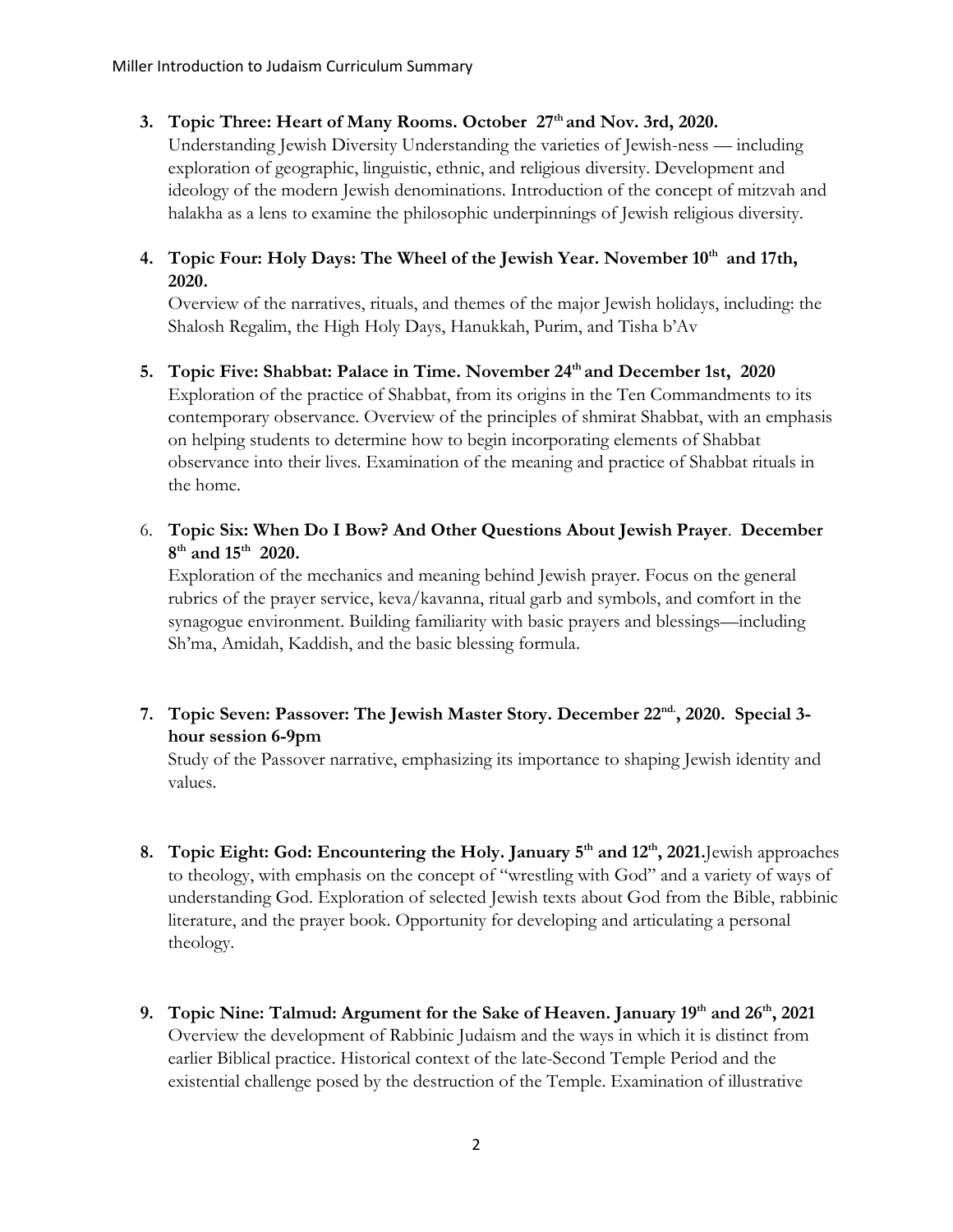examples of rabbinic literature, particularly noting how rabbinic texts adapt, expand, and update Biblical concepts.

- **10. Topic Ten: Starting Over: The High Holy Days. February 2nd and 9th, 2021**  Exploring themes and observances of the High Holy Day period—from Rosh Hodesh Elul through Yom Kippur, emphasizing the practice of teshuvah. Study of key symbols, prayers, and what to expect from Rosh Hashanah and Yom Kippur services.
- **11. Topic Eleven: Kashrut: The Original Soul Food. February 16th and 23rd, 2021**  Exploration of the practice of kashrut—its basic rules and concepts and how to practically apply them to daily life. Emphasis on a developmental approach to taking on Jewish eating practices. Also, study the practice of brakhot before and after eating.
- **12. Topic Twelve: Philosophers, Poets, and Mystics: The Jewish Middle Ages. March 2nd 2021. 3-hour session, 6-9pm**

Overview of Jewish history from the end of the Talmud Period until the dawn of the Modern Period. Focus on the contributions of Rashi, Rambam, and Joseph Karo. Overview of the development of Kabbalah, including a basic discussion of the Zohar and the Tsfat/Lurianic tradition. Emphasis on the question: What role does the contributions of the Middle Ages—literary, halakhic, and mystical play in contemporary Judaism?

- **13. Topic Thirteen: Marriage, Love & Kosher Sex. March 9th and 16th, 2021.**  Study of Jewish rituals for sanctifying relationships, with an in-depth focus on marriage rituals. Discussion of mikvah—both for conversion and for taharat ha-mishpacha. Exploration of Jewish ethics around intimate relationships and sexuality. Discussion of inclusion of LGBTQ Jews in contemporary Jewish life.
- **14. Topic Fourteen: From Birth to B'nai Mitzvah: Raising a Mensch. March 23rd and 30th, 2021.** Exploration of the rituals and meaning behind Brit Milah and Simchat Bat, with a discussion of the significance of circumcision both for infants and for converts. Choosing a Jewish name, again focusing on both infants and conversion. Jewish parenting and different modes of Jewish education (both formal and informal). The significance of the B'nai Mitzvah ceremony.